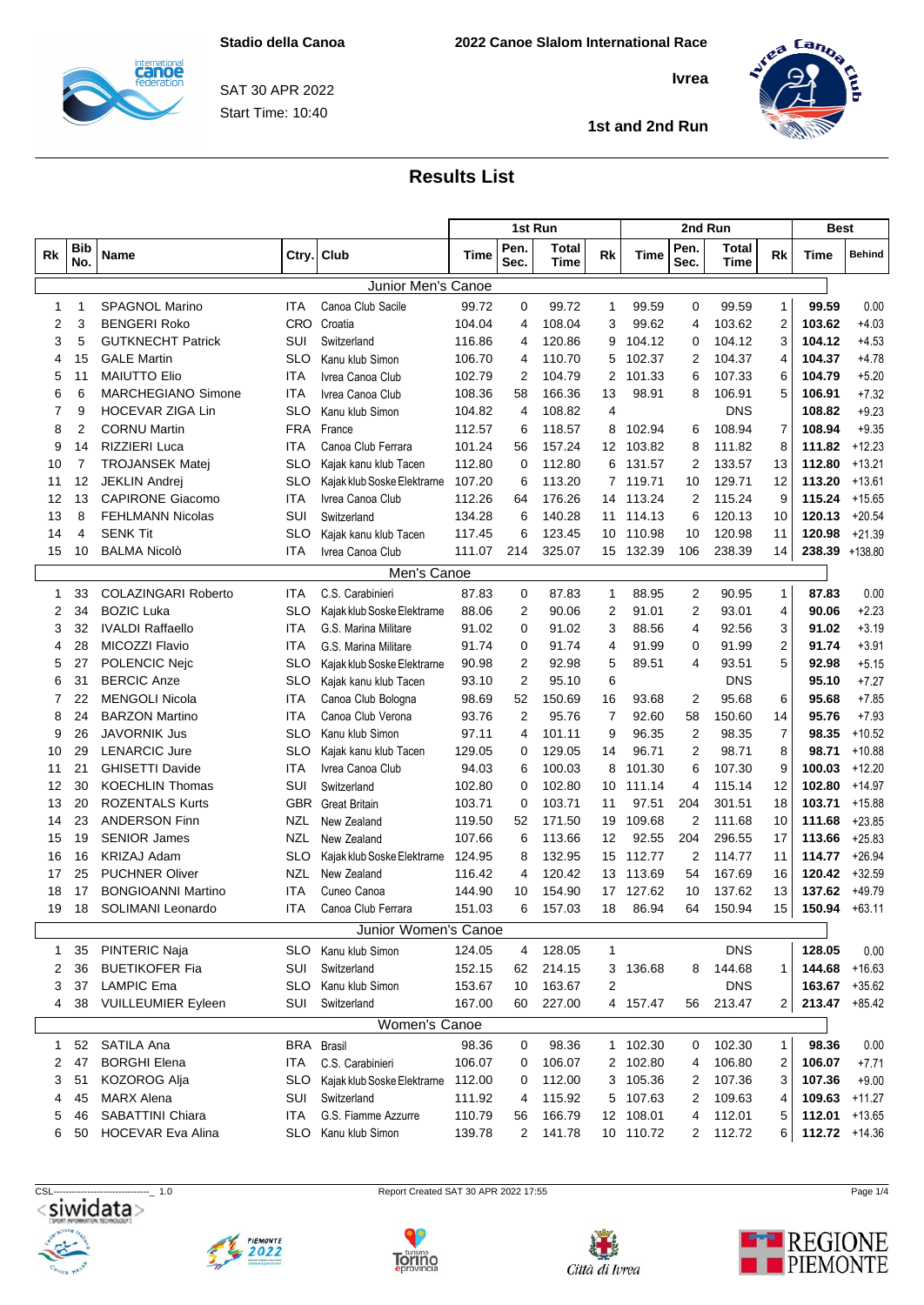international



**1st and 2nd Run**

## **Results List**

|                |            |                              |            |                             |        |                | 1st Run       |              |             |                | 2nd Run       |                  |                 | <b>Best</b>   |  |
|----------------|------------|------------------------------|------------|-----------------------------|--------|----------------|---------------|--------------|-------------|----------------|---------------|------------------|-----------------|---------------|--|
| Rk             | Bib<br>No. | Name                         | Ctry.      | Club                        | Time   | Pen.<br>Sec.   | Total<br>Time | Rk           | <b>Time</b> | Pen.<br>Sec.   | Total<br>Time | Rk               | Time            | <b>Behind</b> |  |
| $\overline{7}$ | 49         | <b>BERTONCELLI Marta</b>     | ITA        | C.S. Carabinieri            | 121.85 | $\overline{4}$ | 125.85        |              | 6 112.56    | $\overline{2}$ | 114.56        | 7                | 114.56          | $+16.20$      |  |
| 8              | 44         | <b>MASSARENTI Carolina</b>   | ITA        | Ivrea Canoa Club            | 111.17 | $\overline{4}$ | 115.17        |              | 4 111.85    | 102            | 213.85        | 12               | 115.17          | $+16.81$      |  |
| 9              | 43         | <b>BENGERI Katja</b>         | <b>CRO</b> | Croatia                     | 127.62 | 4              | 131.62        |              | 8 123.72    | $\overline{2}$ | 125.72        | 8                | 125.72          | $+27.36$      |  |
| 10             | 40         | <b>BELINGAR Sara</b>         | SLO        | Kajak klub Soske Elektrarne | 147.90 | 56             | 203.90        |              | 13 123.81   | 4              | 127.81        | 9                | 127.81          | $+29.45$      |  |
| 11             | 48         | <b>NOVAK Lea</b>             | SLO        | Kajak kanu klub Tacen       | 120.52 | 8              | 128.52        | 7            |             |                | <b>DNS</b>    |                  | 128.52          | $+30.16$      |  |
| 12             | 39         | <b>PANATO Cecilia</b>        | ITA        | Canoa Club Pescantina       | 119.66 | 12             | 131.66        | 9            | 116.36      | 58             | 174.36        | 11               | 131.66          | $+33.30$      |  |
| 13             | 42         | <b>JUG Asja</b>              | SLO        | Kajak klub Soske Elektrarne | 137.51 | 10             | 147.51        | 11           | 141.79      | 12             | 153.79        | 10               | 147.51          | $+49.15$      |  |
| 14             | 41         | <b>KOSSMANN Lilli</b>        | SUI        | Switzerland                 | 141.85 | 110            | 251.85        | 14           |             | 156            | <b>DNF</b>    |                  | 251.85 +153.49  |               |  |
|                |            |                              |            | Junior Men's Kayak          |        |                |               |              |             |                |               |                  |                 |               |  |
| 1              | 80         | <b>FERRAZZI Xabier</b>       | ITA        | Canoa Club Kayak Valstagna  | 89.21  | $\overline{2}$ | 91.21         | 1            | 88.82       | 6              | 94.82         | 6                | 91.21           | 0.00          |  |
| 2              | 89         | <b>CASTRYCK Titouan</b>      | <b>FRA</b> | France                      | 85.68  | 50             | 135.68        | 20           | 90.02       | 2              | 92.02         | 1                | 92.02           | $+0.81$       |  |
| 3              | 68         | <b>HOCEVAR ZIGA Lin</b>      | <b>SLO</b> | Kanu klub Simon             | 94.22  | $\mathbf 0$    | 94.22         | 4            | 88.04       | $\overline{4}$ | 92.04         | $\boldsymbol{2}$ | 92.04           | $+0.83$       |  |
| 4              | 74         | POLETTO Mattia               | ITA        | Canoa Club Sacile           | 89.19  | $\overline{4}$ | 93.19         | 2            | 91.02       | $\overline{2}$ | 93.02         | 3                | 93.02           | $+1.81$       |  |
| 5              | 87         | PROJETTI Leonardo            | <b>ITA</b> | Canoanium Club Subiaco      | 94.16  | $\Omega$       | 94.16         | 3            | 91.97       | 54             | 145.97        | 29               | 94.16           | $+2.95$       |  |
| 6              | 62         | <b>PISTONI Michele</b>       | ITA        | Ivrea Canoa Club            | 114.29 | 50             | 164.29        | 28           | 94.21       | 0              | 94.21         | 4                | 94.21           | $+3.00$       |  |
| 7              | 54         | <b>BENGERI Roko</b>          | <b>CRO</b> | Croatia                     | 90.60  | $\overline{4}$ | 94.60         | 5            | 90.62       | $\overline{4}$ | 94.62         | 5                | 94.60           | $+3.39$       |  |
| 8              | 82         | <b>BREGAR Domen</b>          | SLO        | Kajak kanu klub Tacen       | 105.44 | 8              | 113.44        | 17           | 95.81       | 0              | 95.81         | $\overline{7}$   | 95.81           | $+4.60$       |  |
| 9              | 59         | <b>CARDINI Lorenzo</b>       | ITA        | Ivrea Canoa Club            | 99.13  | 8              | 107.13        | 15           | 94.02       | $\overline{2}$ | 96.02         | 8                | 96.02           | $+4.81$       |  |
| 10             | 85         | <b>GRIMANDI Gabriele</b>     | <b>ITA</b> | Canoa Club Bologna          | 94.93  | 2              | 96.93         | 6            | 100.73      | 2              | 102.73        | 12               | 96.93           | $+5.72$       |  |
| 11             | 88         | ZIDAR Ziga                   | SLO        | Kajak kanu klub Tacen       | 95.93  | 2              | 97.93         | 7            | 95.52       | $\overline{4}$ | 99.52         | 9                | 97.93           | $+6.72$       |  |
| 12             | 86         | SAVLI Jakob                  | SLO        | Kajak klub Soske Elektrarne | 91.95  | 6              | 97.95         | 8            | 92.13       | 16             | 108.13        | 16               | 97.95           | $+6.74$       |  |
| 13             | 84         | <b>JEKLIN Rene</b>           | SLO        | Kajak klub Soske Elektrarne | 97.08  | $\overline{2}$ | 99.08         | 9            | 103.03      | 2              | 105.03        | 15               | 99.08           | $+7.87$       |  |
| 14             | 61         | ZOBEC URBANCIC Atej          | SLO        | Brodarsko društvo Solkan    | 97.51  | 2              | 99.51         | 10           | 97.74       | 52             | 149.74        | 30               | 99.51           | $+8.30$       |  |
| 15             | 77         | PISTONI Nicola               | ITA        | Ivrea Canoa Club            | 96.56  | 4              | 100.56        | 11           | 100.55      | 108            | 208.55        | 35               | 100.56          | $+9.35$       |  |
| 16             | 71         | <b>JEKLIN Andrei</b>         | SLO        | Kajak klub Soske Elektrarne | 123.93 | 4              | 127.93        | 19           | 101.53      | 0              | 101.53        | 10               | 101.53          | $+10.32$      |  |
| 17             | 64         | <b>SENK Jon</b>              | SLO        | Kajak kanu klub Tacen       | 99.95  | 2              | 101.95        |              | 12 106.25   | 6              | 112.25        | 20               | 101.95          | $+10.74$      |  |
| 18             | 67         | <b>FEHLMANN Nicolas</b>      | SUI        | Switzerland                 | 103.39 | 62             | 165.39        | 29           | 98.10       | 4              | 102.10        | 11               | 102.10          | $+10.89$      |  |
| 19             | 78         | <b>GRM</b> Enei              | SLO        | Kajak kanu klub Tacen       | 101.19 | 2              | 103.19        | 13           | 100.96      | 8              | 108.96        | 17               | 103.19          | $+11.98$      |  |
| 20             | 75         | <b>MAVRIC Matjaz</b>         | SLO        | Kajak kanu klub Nivo Celje  | 101.03 | 54             | 155.03        | 24           | 97.45       | 6              | 103.45        | 13               | 103.45          | $+12.24$      |  |
| 21             | 58         | <b>GUTKNECHT Patrick</b>     | SUI        | Switzerland                 | 111.05 | $\overline{4}$ | 115.05        | 18           | 97.94       | 6              | 103.94        | 14               | 103.94          | $+12.73$      |  |
| 22             | 53         | <b>ROMANO Daniele</b>        | ITA        | Canoa Club Brescia          | 103.00 | $\overline{4}$ | 107.00        | 14           | 107.28      | 52             | 159.28        | 32               | 107.00          | $+15.79$      |  |
| 23             | 73         | <b>RIZZIERI Nicola</b>       | ITA        | Canoa Club Ferrara          | 125.63 | 54             | 179.63        | 31           | 105.30      | 4              | 109.30        | 18               | 109.30          | $+18.09$      |  |
| 24             | 69         | SPERTINO Lorenzo             | ITA        | Ivrea Canoa Club            | 111.53 | 106            | 217.53        |              | 33 108.56   | 2              | 110.56        | 19               | 110.56          | $+19.35$      |  |
| 25             | 65         | PERAZZO Pietro               | ITA        | Ivrea Canoa Club            | 104.15 | 8              | 112.15        |              | 16 106.67   | 8              | 114.67        | 23               | 112.15          | $+20.94$      |  |
| 26             | 66         | VINKOVIC Gašper              | SLO        | Kajak kanu klub Ljubljana   | 111.75 | 50             | 161.75        |              | 27 108.60   | 4              | 112.60        | 21               | 112.60          | $+21.39$      |  |
| 27             | 63         | VELIKONJA Tjaš               | SLO.       | Kajak klub Soske Elektrarne | 125.75 | 10             | 135.75        |              | 21 100.72   | 12             | 112.72        | 22               | $112.72 +21.51$ |               |  |
| 28             | 60         | <b>ARTUSIO Ruben</b>         | <b>ITA</b> | Cuneo Canoa                 | 137.12 | 110            | 247.12        |              | 34 110.24   | 8              | 118.24        | 24               | 118.24          | $+27.03$      |  |
| 29             | 57         | BELOT DE LA HUNAUDAYE Brando | ITA        | Ivrea Canoa Club            | 130.92 | 58             | 188.92        |              | 32 113.70   | 10             | 123.70        | 25               | 123.70 +32.49   |               |  |
| 30             | 55         | <b>KASPER Dominik</b>        | SUI        | Switzerland                 | 123.92 | 12             | 135.92        |              | 22 120.55   | 6              | 126.55        | 26               | 126.55 +35.34   |               |  |
| 31             | 83         | PERI Nicolò                  | ITA        | Canoa Club Bologna          |        |                | <b>DNF</b>    |              | 127.61      | 8              | 135.61        | 27               | 135.61 +44.40   |               |  |
| 32             | 56         | <b>BIRK Nik</b>              | SLO.       | Kanu klub Simon             | 134.82 | 206            | 340.82        |              | 35 131.99   | 4              | 135.99        | 28               | 135.99 +44.78   |               |  |
| 33             | 70         | <b>SARTOR Enrico</b>         | ITA        | Canoa Club Bologna          | 102.71 | 50             | 152.71        |              | 23 115.87   | 102            | 217.87        | 36               | 152.71          | $+61.50$      |  |
| 34             | 76         | <b>BAROLI Stefano</b>        | <b>ITA</b> | Canoa Club Milano           | 108.33 | 62             | 170.33        | 30           | 98.83       | 58             | 156.83        | 31               | 156.83 +65.62   |               |  |
| 35             | 79         | <b>JEKLIN Mark</b>           | SLO        | Kajak klub Soske Elektrarne | 99.36  | 58             | 157.36        |              | 25 101.76   | 58             | 159.76        | 33               | 157.36 +66.15   |               |  |
| 36             | 72         | <b>SERRA Samuele</b>         | ITA        | Cuneo Canoa                 | 106.29 | 54             | 160.29        |              | 26 115.77   | 58             | 173.77        | 34               | 160.29          | +69.08        |  |
| 37             | 81         | <b>LELLI Filippo</b>         | ITA        | Canoa Club Bologna          | 148.17 | 308            | 456.17        |              | 36 180.70   | 162            | 342.70        | 37               | 342.70 +251.49  |               |  |
|                |            |                              |            | Men's Kayak                 |        |                |               |              |             |                |               |                  |                 |               |  |
|                |            | 1 130 BEDA Marcello          | ITA.       | Canoa Club Bologna          | 83.77  | 0              | 83.77         | $\mathbf{1}$ | 80.98       | 0              | 80.98         | 1                | 80.98           | 0.00          |  |









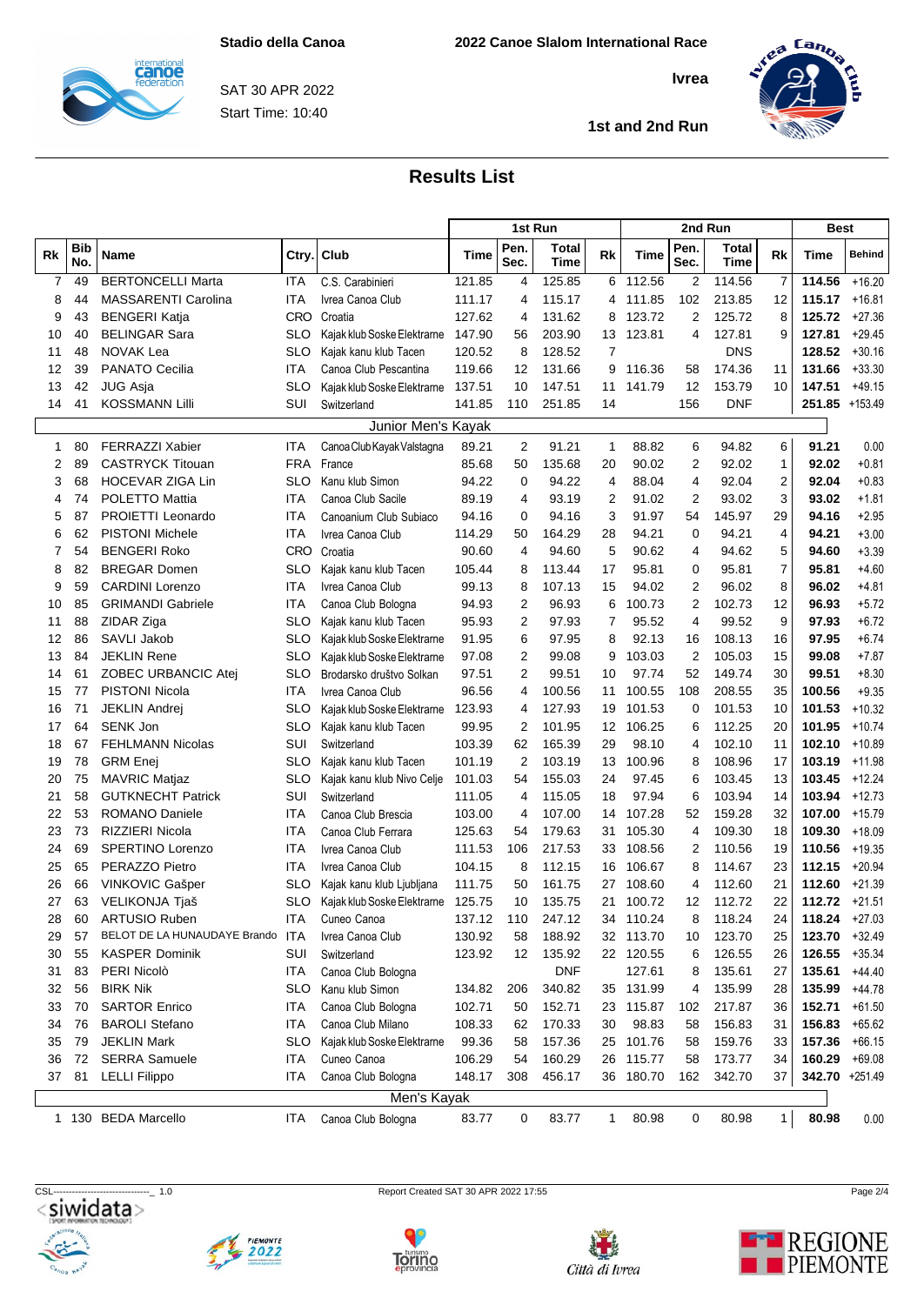international



**1st and 2nd Run**

## **Results List**

|    |            |                           |            |                                 |        |                | 1st Run       |                |           | 2nd Run        |               |                | Best             |               |  |
|----|------------|---------------------------|------------|---------------------------------|--------|----------------|---------------|----------------|-----------|----------------|---------------|----------------|------------------|---------------|--|
| Rk | Bib<br>No. | Name                      | Ctry.      | Club                            | Time   | Pen.<br>Sec.   | Total<br>Time | Rk             | Time      | Pen.<br>Sec.   | Total<br>Time | Rk             | Time             | <b>Behind</b> |  |
| 2  | 136        | <b>DOUGOUD Martin</b>     | SUI        | Switzerland                     | 86.61  | 6              | 92.61         | 21             | 82.89     | 0              | 82.89         | 2              | 82.89            | $+1.91$       |  |
| 3  | 133        | IVALDI Zeno               | ITA        | G.S. Marina Militare            | 84.63  | 0              | 84.63         | 3              | 83.26     | 0              | 83.26         | 3              | 83.26            | $+2.28$       |  |
| 4  | 35         | <b>WERRO Lukas</b>        | SUI        | Switzerland                     | 86.15  | 0              | 86.15         | 5              | 83.58     | 0              | 83.58         | $\overline{4}$ | 83.58            | $+2.60$       |  |
| 5  | 26         | <b>DESNOS Mathieu</b>     | BRA        | Brasil                          | 88.52  | 2              | 90.52         | 16             | 83.97     | 0              | 83.97         | 5              | 83.97            | $+2.99$       |  |
| 6  | 28         | JAKSE Zan                 | SLO        | Kajak kanu klub Tacen           | 84.25  | 0              | 84.25         | $\overline{2}$ |           |                | <b>DNS</b>    |                | 84.25            | $+3.27$       |  |
| 7  | 20         | DE COSTER Gabriel         | BEL        | Belgium                         | 85.01  | 0              | 85.01         | 4              | 95.05     | 50             | 145.05        | 34             | 85.01            | $+4.03$       |  |
| 8  | 29         | <b>CHIARELLO Gelindo</b>  | SUI        | Switzerland                     | 89.33  | 0              | 89.33         | 10             | 85.26     | 0              | 85.26         | 6              | 85.26            | $+4.28$       |  |
| 9  | 27         | <b>KUDER MARUSIC Vid</b>  | SLO        | Kajak kanu klub Tacen           | 102.33 | 2              | 104.33        | 37             | 85.28     | 0              | 85.28         | $\overline{7}$ | 85.28            | $+4.30$       |  |
| 10 | 23         | <b>MARX Dimitri</b>       | SUI        | Switzerland                     | 90.59  | 2              | 92.59         | 20             | 85.72     | 0              | 85.72         | 8              | 85.72            | $+4.74$       |  |
| 11 | 102        | <b>DICKSON Jonny</b>      | GBR        | <b>Great Britain</b>            | 90.31  | 4              | 94.31         | 25             | 86.26     | 0              | 86.26         | 9              | 86.26            | $+5.28$       |  |
| 12 | 25         | <b>MUNSCH Manuel</b>      | SUI        | Switzerland                     | 87.12  | 0              | 87.12         | 6              | 85.94     | $\overline{2}$ | 87.94         | 10             | 87.12            | $+6.14$       |  |
| 13 | 11         | <b>GRIMANDI Leonardo</b>  | ITA        | Canoa Club Bologna              | 87.60  | 0              | 87.60         | 7              | 86.52     | $\overline{2}$ | 88.52         | 11             | 87.60            | $+6.62$       |  |
| 14 | 19         | <b>ROMANO Marco</b>       | ITA        | Canoa Club Brescia              | 88.28  | 0              | 88.28         | 8              | 86.78     | 106            | 192.78        | 40             | 88.28            | $+7.30$       |  |
| 15 | 34         | <b>TESTEN Niko</b>        | SLO        | Kajak klub Soske Elektrarne     | 87.16  | 2              | 89.16         | 9              |           |                | <b>DNS</b>    |                | 89.16            | $+8.18$       |  |
| 16 | 07         | <b>PETEK Marko</b>        | SLO        | Kajak kanu klub Ljubljana       | 89.64  | 0              | 89.64         | 11             |           |                | <b>DNS</b>    |                | 89.64            | $+8.66$       |  |
| 17 | 97         | <b>CUIGNON Ludovico</b>   | ITA        | Ivrea Canoa Club                | 87.78  | $\overline{2}$ | 89.78         | 12             | 89.76     | 4              | 93.76         | 21             | 89.78            | $+8.80$       |  |
| 18 | 09         | <b>HENNIN Victor</b>      | BEL        | Belgium                         | 88.45  | 10             | 98.45         | 30             | 90.07     | 0              | 90.07         | 12             | 90.07            | $+9.09$       |  |
| 19 | 21         | <b>ROHRER Jan</b>         | SUI        | Switzerland                     | 88.39  | $\overline{2}$ | 90.39         | 13             | 87.51     | 52             | 139.51        | 33             | 90.39            | $+9.41$       |  |
| 20 | 04         | <b>PISTONI Matteo</b>     | ITA        | Ivrea Canoa Club                | 90.45  | $\mathbf 0$    | 90.45         | 14             | 93.92     | 2              | 95.92         | 23             | 90.45            | $+9.47$       |  |
| 21 | 12         | <b>VALANT Ulan</b>        | SLO        | Kajak kanu klub Ljubljana       | 88.48  | 2              | 90.48         | 15             | 94.34     | 4              | 98.34         | 25             | 90.48            | $+9.50$       |  |
| 22 | 08         | <b>BERNARD Simone</b>     | ITA        | Ivrea Canoa Club                | 91.36  | 6              | 97.36         | 29             | 88.55     | 2              | 90.55         | 13             | 90.55            | $+9.57$       |  |
| 23 | 24         | <b>KANCLER Tine</b>       | SLO        | Kajak klub Soske Elektrarne     | 91.63  | 2              | 93.63         | 24             | 88.67     | 2              | 90.67         | 14             | 90.67            | $+9.69$       |  |
| 24 | 91         | <b>GJOSHI Lorand</b>      | KOS        | Kosovo                          | 92.55  | $\overline{2}$ | 94.55         | 26             | 84.70     | 6              | 90.70         | 15             | 90.70            | $+9.72$       |  |
| 25 | 18<br>1    | <b>TOMINC Lan</b>         | SLO        | Kajak kanu klub Nivo Celje      | 89.15  | $\overline{2}$ | 91.15         | 17             |           |                | <b>DNS</b>    |                | 91.15            | $+10.17$      |  |
| 26 | 99         | <b>PANICO Tommaso</b>     | ITA        | Ivrea Canoa Club                | 93.66  | 54             | 147.66        | 42             | 87.40     | 4              | 91.40         | 16             | 91.40            | $+10.42$      |  |
| 27 | 22         | <b>GHISETTI Davide</b>    | ITA        | Ivrea Canoa Club                | 87.49  | 4              | 91.49         | 18             | 86.85     | 8              | 94.85         | 22             | 91.49            | $+10.51$      |  |
| 28 | 114        | LOCNIKAR Jan              | <b>SLO</b> | Kajak kanu klub Nivo Celje      | 89.75  | 2              | 91.75         | 19             | 88.94     | $\overline{4}$ | 92.94         | 19             | 91.75            | $+10.77$      |  |
| 29 | 01         | <b>AUBERTIN Maxime</b>    | BEL        | Belgium                         | 96.93  | 2              | 98.93         | 32             | 92.58     | 0              | 92.58         | 17             | 92.58            | $+11.60$      |  |
| 30 | 113        | <b>BARZON Tommaso</b>     | ITA        | Canoa Club Verona               | 90.78  | 2              | 92.78         | 22             | 88.71     | $\overline{4}$ | 92.71         | 18             | 92.71            | $+11.73$      |  |
| 31 | 115        | <b>BARZON Giacomo</b>     | ITA        | Canoa Club Verona               | 89.18  | 4              | 93.18         | 23             | 90.34     | 58             | 148.34        | 35             | 93.18            | $+12.20$      |  |
| 32 | 16         | <b>ROHRER Pitt</b>        | SUI        | Switzerland                     | 97.03  | 2              | 99.03         | 33             | 91.52     | 2              | 93.52         | 20             | 93.52            | $+12.54$      |  |
| 33 | 31         | <b>GONCALVES Pedro</b>    | BRA        | Brasil                          | 89.57  | 6              | 95.57         | 27             | 101.95    | 6              | 107.95        | 28             | 95.57            | $+14.59$      |  |
| 34 | 32         | <b>SRABOTNIK Martin</b>   | SLO        | Kajak kanu klub Nivo Celje      | 85.95  | 52             | 137.95        | 40             | 92.99     | $\overline{4}$ | 96.99         | 24             | 96.99            | $+16.01$      |  |
| 35 | 103        | <b>ANDEREGG Noe</b>       | SUI        | Switzerland                     | 95.09  | 2              | 97.09         | 28             | 96.88     | 52             | 148.88        | 36             | 97.09            | $+16.11$      |  |
| 36 | 100        | <b>RONGA Paolo</b>        | ITA        | Canoa Club Milano               | 92.73  | 6              | 98.73         | 31             | 99.82     | 4              | 103.82        | 27             | 98.73            | $+17.75$      |  |
| 37 |            | 110 FRIZLEN Jarl          | SUI        | Switzerland                     | 96.83  | 4              | 100.83        | 34             | 91.15     | 12             | 103.15        | 26             | 100.83           | $+19.85$      |  |
| 38 | 92         | <b>CASERIO Filippo</b>    | ITA        | Ivrea Canoa Club                | 95.64  | 6              | 101.64        | 35             | 98.11     | 108            | 206.11        | 41             | 101.64           | $+20.66$      |  |
|    |            | 39 117 RACZ Koppany       |            | HUN Kajak klub Soske Elektrarne | 95.41  | 8              | 103.41        | 36             | 98.95     | 54             | 152.95        | 37             | $103.41 +22.43$  |               |  |
| 40 | 106        | <b>WIDMER Calvin</b>      | SUI        | Switzerland                     | 104.53 | 6              | 110.53        |                | 38 104.82 | 8              | 112.82        | 29             | $110.53 + 29.55$ |               |  |
| 41 | 90         | ZECCOLA Marco             | ITA        | Canoa Club Milano               | 105.27 | 12             | 117.27        |                | 39 111.03 | 12             | 123.03        | 30             | $117.27 + 36.29$ |               |  |
| 42 | 95         | <b>MELLO Andrea</b>       | ITA        | Ivrea Canoa Club                | 127.22 | 12             | 139.22        |                | 41 122.02 | 4              | 126.02        | 31             | 126.02 +45.04    |               |  |
| 43 | 96         | PONZO Michele             | ITA        | Cuneo Canoa                     | 141.26 | 12             | 153.26        |                | 43 125.26 | 10             | 135.26        | 32             | 135.26 +54.28    |               |  |
| 44 | 93         | <b>BIAVA Christian</b>    | ITA        | Ivrea Canoa Club                | 109.14 | 58             | 167.14        |                | 44 114.52 | 54             | 168.52        | 38             | $167.14 +86.16$  |               |  |
| 45 | 98         | <b>AMBROSINO Gabriele</b> | ITA.       | Ivrea Canoa Club                | 127.66 | 206            | 333.66        |                | 45 126.33 | 56             | 182.33        | 39             | 182.33 +101.35   |               |  |
|    |            |                           |            | Junior Women's Kayak            |        |                |               |                |           |                |               |                |                  |               |  |
|    |            | 1 141 PISTONI Lucia       | ITA.       | Ivrea Canoa Club                | 112.16 |                | $0$ 112.16    |                | 1 103.92  |                | 0 103.92      | $\mathbf{1}$   | 103.92           | 0.00          |  |
|    |            | 2 146 SKOK Ula            |            | SLO Kajak kanu klub Tacen       | 119.14 | 8              | 127.14        |                | 6 108.35  |                | 0 108.35      | 2              | 108.35           | $+4.43$       |  |
|    | 3 142      | <b>DUC Jessica</b>        | SUI        | Switzerland                     | 122.98 | 4              | 126.98        |                | 5 111.14  |                | 2 113.14      | 3              | 113.14           | $+9.22$       |  |
|    |            | 4 140 PIGNAT Caterina     | ITA        | Canoa Club Sacile               | 122.06 |                | 4 126.06      |                | 3 113.65  |                | 4 117.65      | 4              | $117.65 + 13.73$ |               |  |